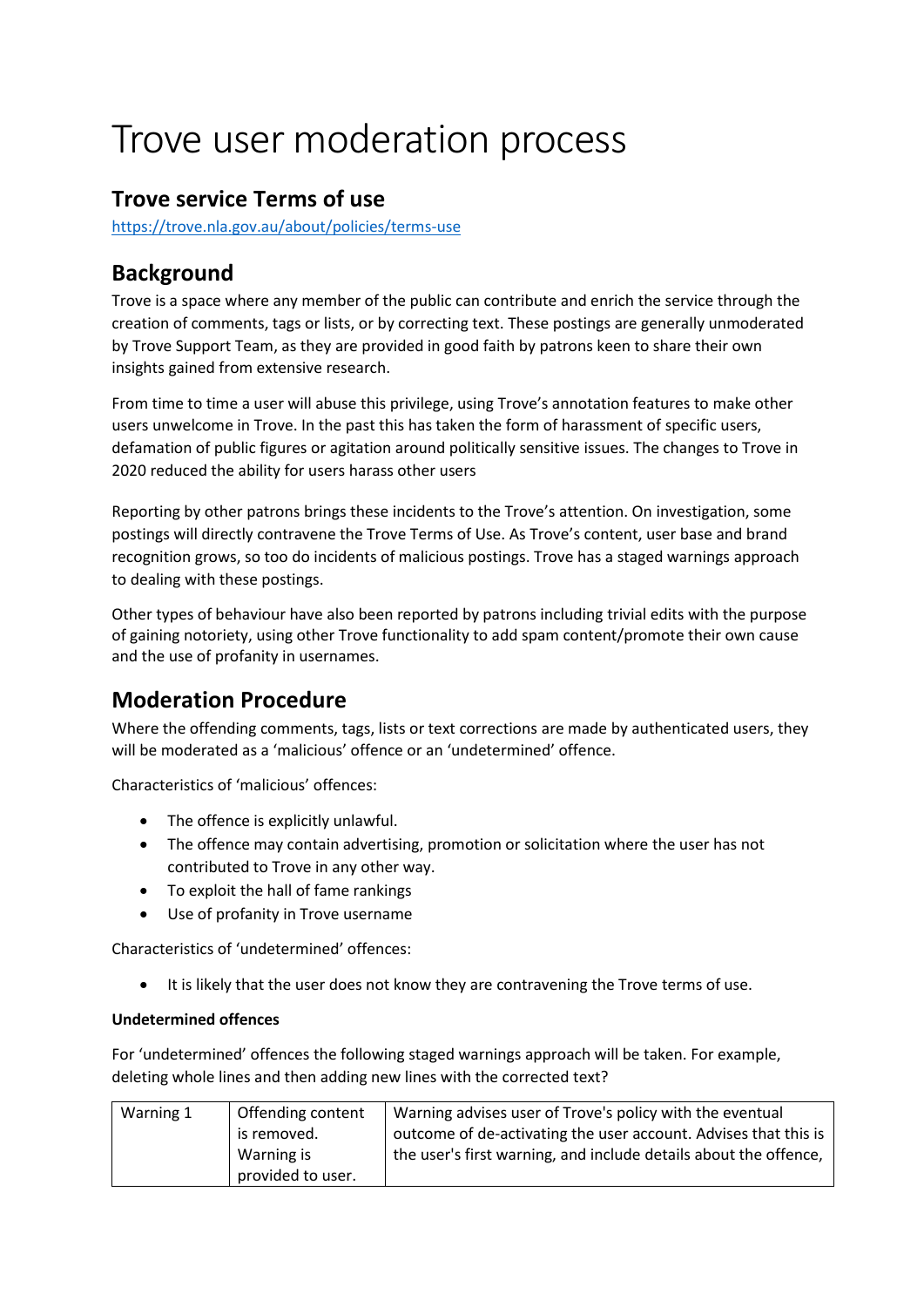|                |                                                                                                               | and a link to the Terms of Use and which section they have<br>contravened.                                                                                                                                                                                                                                |
|----------------|---------------------------------------------------------------------------------------------------------------|-----------------------------------------------------------------------------------------------------------------------------------------------------------------------------------------------------------------------------------------------------------------------------------------------------------|
| Warning 2      | Offending content<br>is removed.<br>Warning is<br>provided to user.                                           | Warning reminds user of Trove's policy with the eventual<br>outcome of de-activating the user account. Advises that this is<br>the user's second warning. Includes details about the first<br>offence and the current offence, and a link to the Terms of<br>Use and which section they have contravened. |
| Notification 3 | Offending content<br>is removed.<br>Final advice is<br>provided to user.<br>User account is de-<br>activated. | Advise that this is the user's third warning and that their<br>account will now be revoked. Includes details about the first<br>two offences and the current offence, and a link to the Terms<br>of Use and which section they have contravened.                                                          |

#### **Malicious Offences**

'Malicious' offences will not be given the first two warnings, but will immediately receive the final notification, and the user account is to be deactivated.

Where the user has not logged in and the offending comments, tags or text corrections are from an anonymous user, there is no method to get in contact with the creator. Without contact details, it is not possible to implement the three-strikes procedure. Instead, the offending comments or tags will be directly removed by Trove Support Team. Text corrections will be rolled back by Trove Support Team, where possible, or by Digital. All moderation actions will be recorded in the user moderation tracking document kept in HPRM.

## **Roles**

- RefTracker monitor Identify and investigate postings that contravene the Terms of Use and report them to the Program Manager, Partner Liaison. Once authorisation has been obtained, send standard communications to the user. Update the user moderation document with the number of warnings the user has received and relevant details of each offence. Record all correspondence in HPRM.
- Program Manager, Partner Liaison investigates and authorise the sending of first warning
- Assistant-Director, Partnerships authorise the sending of second warning messages. When notification of a third action is received, obtain consent from the Director, Partnerships to ban the user account.
- Director, Partnerships approve the de-activation of a user account on the third warning.

## **Communication procedure**

Communication will be through an email to the account's associated email address if available. Use of this generic contact method will ensure that Trove Support Team are not directly identified, and that they are not made targets of abuse or harassment by disgruntled users.

#### **For email messages**

- Use RefTracker to send the message.
- Record the RefTracker number in the user moderation document.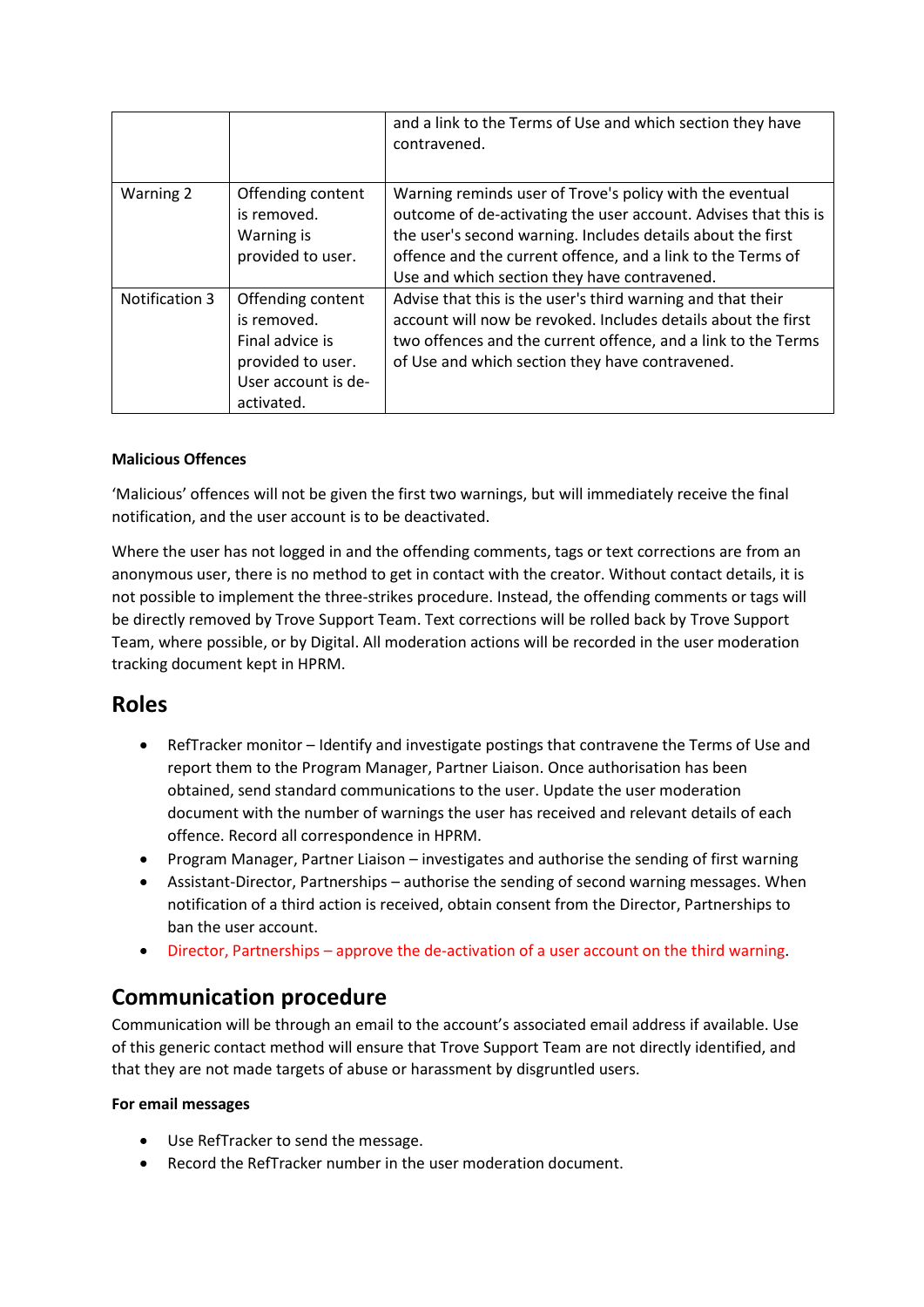## **First warning**

Dear Trove user [Trove username],

Trove Management has received a report that actions carried out on the Trove website attributed to the username [Trove username] have contravened the Trove [Terms of use.](http://trove.nla.gov.au/general/termsofuse) On investigation, Trove Support Team have determined that these actions are in contravention of the Terms.

The actions in question are [summary of actions]

The Terms of use for the Trove service require that [summary of terms of Use section that has been contravened]. The Terms of use are available in full here: <http://trove.nla.gov.au/general/termsofuse>

[Summary of actions taken – e.g. "The offending content has been removed…"]

This is your first warning, if Trove receives another report of actions attributed to the username [Trove username] that contravene the Trove Terms of Use, you will be issued a second warning. At the third warning you will receive advice that the user account [Trove username] is being revoked, and all content that you contributed that contravenes the Trove Terms of Use will be removed from Trove; and the associated email address de-activated in Trove.

To avoid a second warning you should review and moderate past actions attributed to the username [Trove username] to ensure they comply with the Trove Terms of use.

This incident is covered by Trove's Terms of Use, which give us the right to withdraw or suspend the use of Trove by any person who uses Trove in breach of these terms and conditions.

To contact Trove Management about this matter fill out th[e Contact form](http://trove.nla.gov.au/contact) or use the [Contact us](http://trove.nla.gov.au/contact) button at the top of all web pages on the Trove website. Please note this TroveSupport account is not monitored.

Thank you for your compliance and cooperation with this matter.

Trove Management

## **Second warning**

Dear Trove user [Trove username],

Trove Management has received a report that actions carried out on the Trove website attributed to the username [Trove username] have contravened the Trove [Terms of use.](http://trove.nla.gov.au/general/termsofuse) On investigation, Trove Support Team have determined that these actions are in contravention of the Terms.

The actions in question are [summary of actions]

The Terms of use for the Trove service require that [summary of terms of Use section that has been contravened]. The Terms of use are available in full here: <http://trove.nla.gov.au/general/termsofuse>

[Summary of actions taken – e.g. "The offending content has been removed…"]

This is your second warning, you were contacted about your first warning on [date]. If Trove receives another report of actions attributed to the username [Trove username] that contravene the Trove Terms of use, you will be issued a third and final notification. At the third notification the user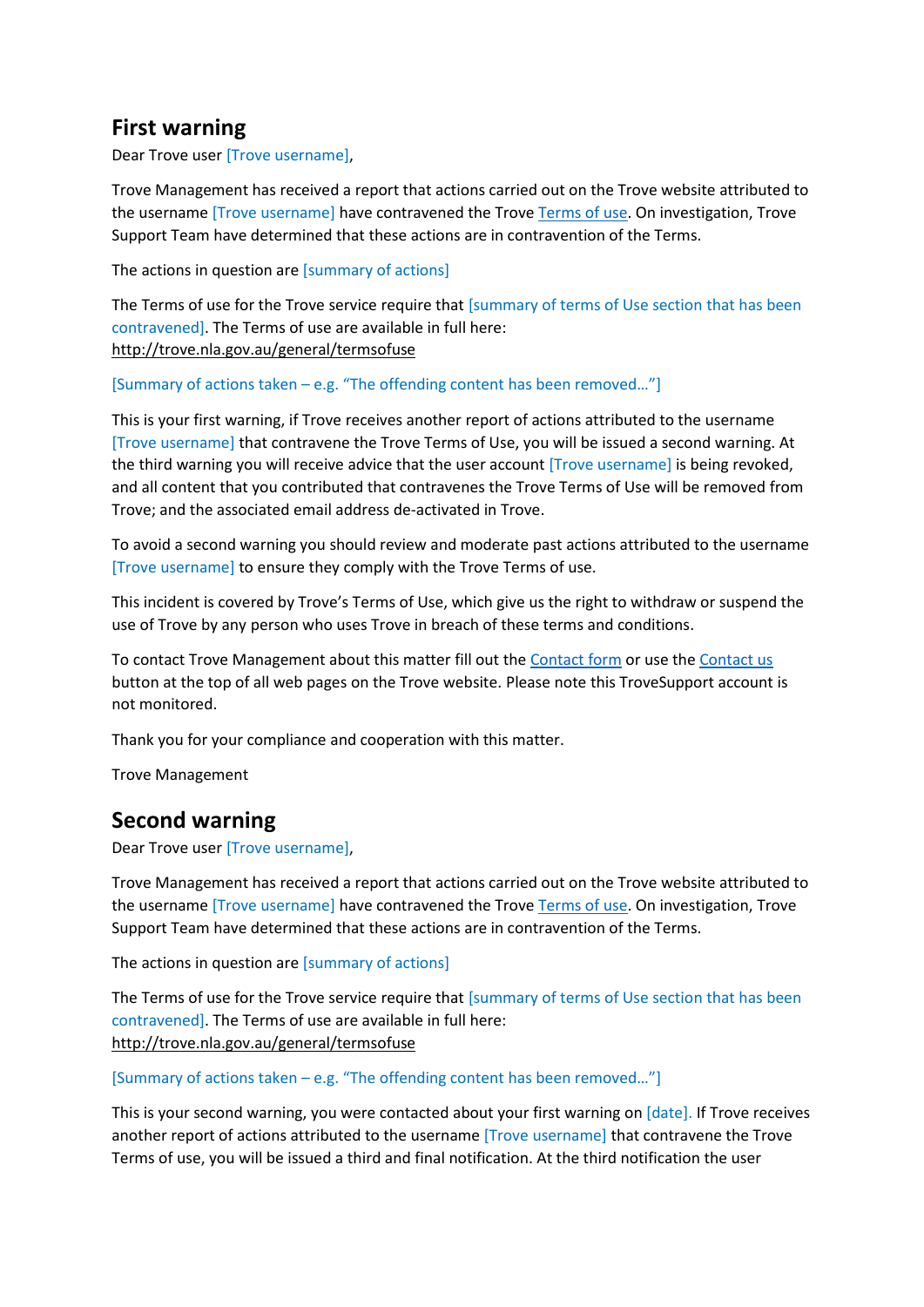account [Trove username] will be revoked, all content you contributed that contravenes the Trove Terms of Use will be removed from Trove; and the associated email address de-activated in Trove.

To avoid a third notification you should review and moderate past actions attributed to the username [Trove username] to ensure they comply with the Trove Terms of Use.

This incident is covered by Trove's Terms of Use, which give us the right to withdraw or suspend the use of Trove by any person who uses Trove in breach of these terms and conditions.

To contact Trove Management about this matter fill out th[e Contact form](http://trove.nla.gov.au/contact) or use the [Contact us](http://trove.nla.gov.au/contact) button at the top of all web pages on the Trove website. Please note this TroveSupport account is not monitored.

Thank you for your compliance and cooperation with this matter.

Trove Management

## **Third de-activation advice message**

Dear Trove user [Trove username],

Trove Management has received a report that actions carried out on the Trove website attributed to the username [Trove username] have contravened the Trove [Terms of use.](file:///C:/Users/bdiehm/Downloads/On%20investigation,%20Trove%20staff%20have%20determined%20that%20these%20actions%20are%20in%20contravention%20of%20the%20Terms) On investigation, Trove Support Team have determined that these actions are in contravention of the Terms.

The actions in question are [summary of actions]

The Terms of Use for the Trove service require that [summary of terms of Use section that has been contravened]. The Terms of use are available in full here: <http://trove.nla.gov.au/general/termsofuse>

[Summary of actions taken – e.g. "The offending content has been removed…"]

This incident is covered by Trove's Terms of Use, which give us the right to withdraw or suspend the use of Trove by any person who uses Trove in breach of these terms and conditions. This is your final notification. You were contacted about your first warning on [date] and your second warning on [date]. As this is the third notification the user account [Trove username] will be revoked in 7 days. All content you contributed that contravenes the Trove Terms of Use will be removed from Trove; and the associated email address de-activated in Trove.

To contact Trove Management about this matter fill out th[e Contact form](http://trove.nla.gov.au/contact) or use the [Contact us](http://trove.nla.gov.au/contact) button at the top of all web pages on the Trove website. Please note this TroveSupport account is not monitored.

Trove Management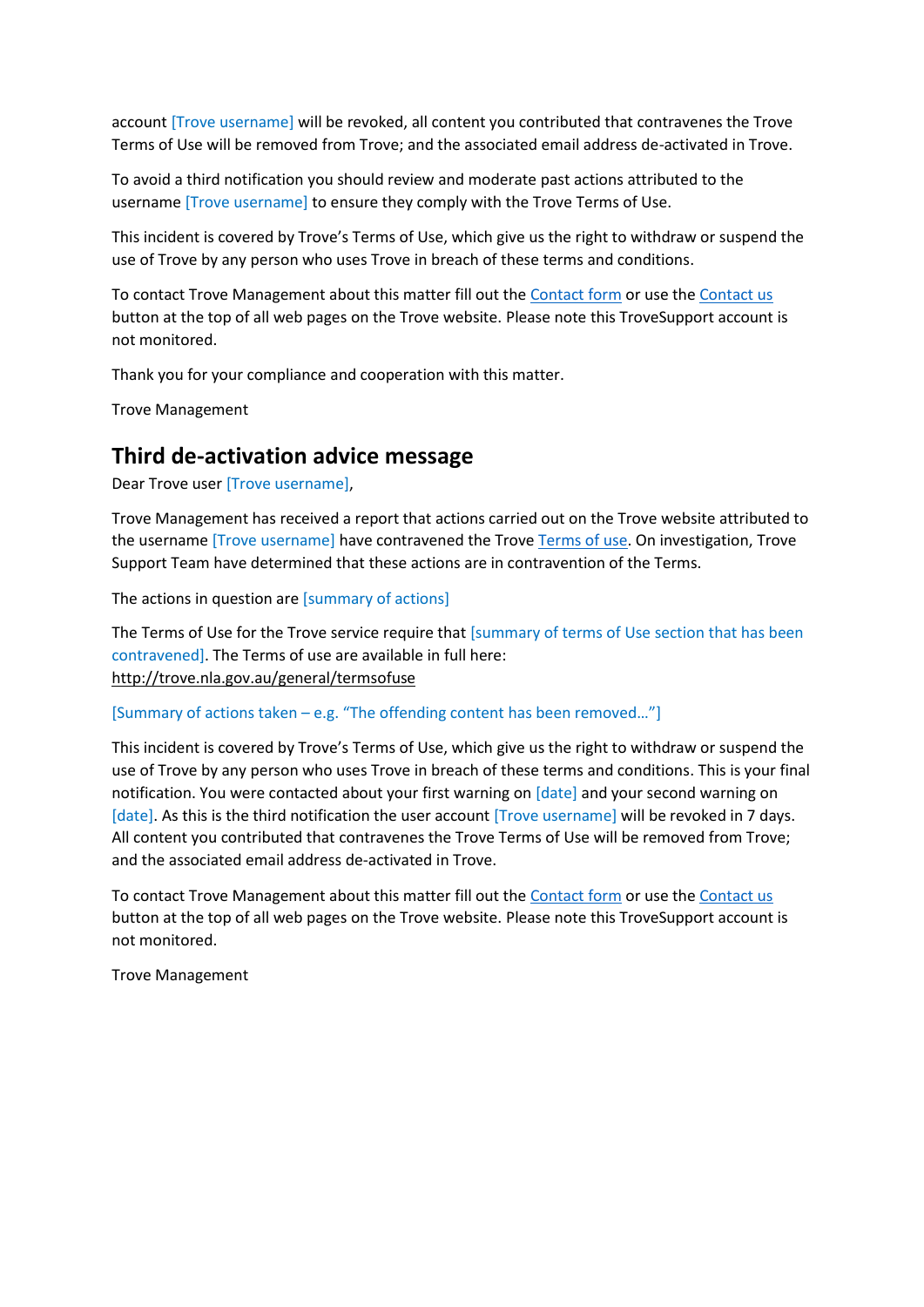# **Other types of activities requiring moderation**

## Gaming the system (hall of fame ranking)

## Multiple corrections

Users have been able to exploit the hall of fame rankings by creating a text correction with many lines in one window, then making a completely different set of corrections with many lines in another window, then, in a sequence clicking save on one, and then save on the other. Both register as valid text corrections when saved in sequence.

To slow this down a rate limit on text corrections has been added. Users get the ability to perform 1 instantaneous text correction, each correction to the same page should then take 4 seconds to do. If the user has 5 text corrections waiting to be submitted in the queue they will disregarded.

#### **Email reports about text correction activity**

Digital have implemented a report function in Trove where each Monday, Wednesday and Friday Trove provides 2 reports identifying possible instances where user may have exploited saving corrects on multiple screens or there may be been some dodge text corrections eg only added text. This report is sent to trove@nla.gov.au.

#### "White space" corrections

An old version of trove had different white space rules. It added nonbreaking spaces at the end of each line (&nbsp). Users are exploiting the change of white space rules to get credit for more lines than correct by entering (&nbsp) as the search term in the newspapers & gazettes advanced search and selecting 1000+Words as the word count. Then locate an article where the last text correction was older than 5 years. Make a single character correction in the article and view the result in the corrections history.

#### Possible resolutions for consideration by the Business area are:

- 1. Change newspapers to disregard the nbsp lines when an article is edited
- 2. Bulk update all legacy text corrections to remove the unnecessary white spaces
- 3. Prevent users searching for non-breaking spaces, so they can't find articles to correct. If it's done by Ops, in the way new trove works it will show up as broken searches in the discovery user interface.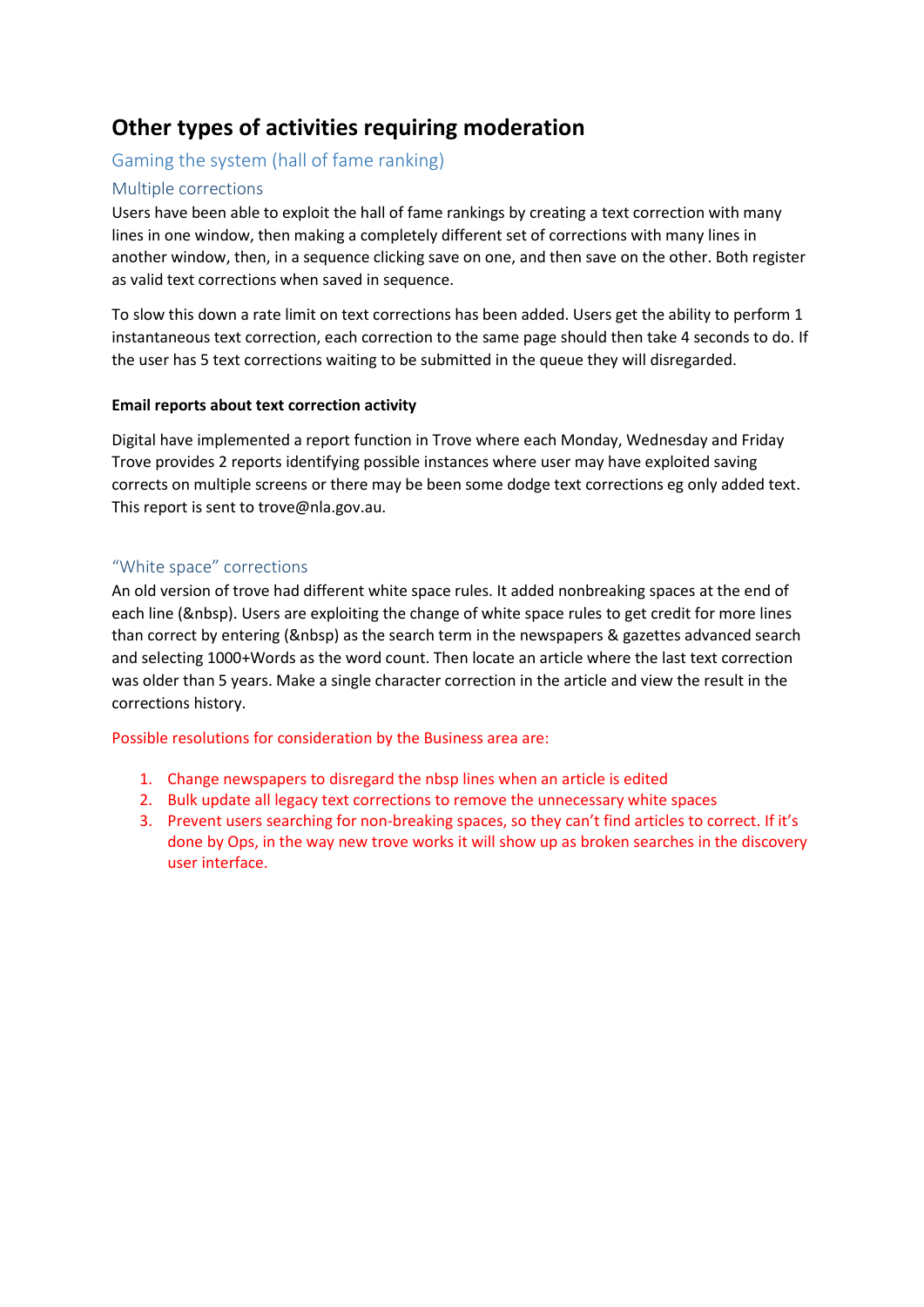## Use of profanity in Usernames

When setting up new Trove accounts users are able to select their own usernames. Some users have been using profanity. When identified the process is to request Digital to :

- Deactivate the user account
- Rollback any text corrections
- Issue a warning

Digital have implemented a report function in Trove where each Monday, Wednesday and Friday a list of all new users in the previous 48 hours is sent to [trove@nla.gov.au](mailto:trove@nla.gov.au) for Trove Support Team to review and idenfity any usernames that cause concern.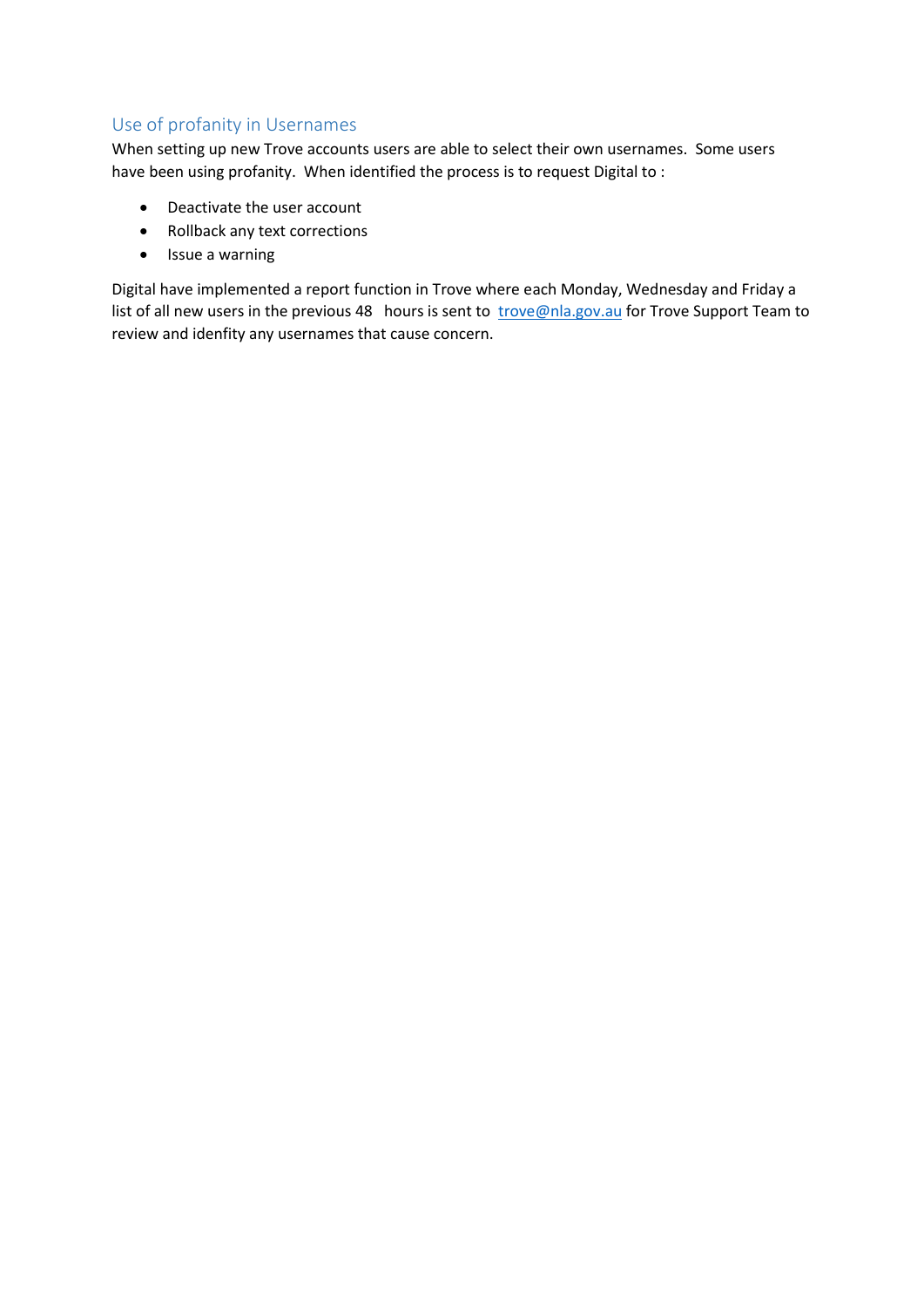## Appendix 1

This list is non-exhaustive and many of the actions will be committed by the same user.

- We need a moderation tool that captures moderation deletions and writes out to a database table for reporting.
- Capability to see all user generated content for one account and flag content for action

| <b>User Behaviour</b> | <b>Features</b>                               | <b>Examples</b>                                              | <b>Current Resolution</b>            | <b>Suggested Resolution</b>                                                                                                                                                                                                                                     |
|-----------------------|-----------------------------------------------|--------------------------------------------------------------|--------------------------------------|-----------------------------------------------------------------------------------------------------------------------------------------------------------------------------------------------------------------------------------------------------------------|
| Interpersonal abuse   | Corrections, tags,<br>comments, lists, flickr |                                                              | Remove the text. Issue a warning.    | Remove the text.<br>Issue a warning.<br>User timeout for a specific period                                                                                                                                                                                      |
| Threats of violence   | Corrections, tags,<br>comments, lists, flickr |                                                              | <b>NIL</b>                           | Refer to legal for further advice and<br>legal obligations.                                                                                                                                                                                                     |
| Defamatory posts      | Corrections, tags,<br>comments, lists, flickr |                                                              | Remove the text.<br>Issue a warning. | Remove the text.<br>Issue a warning.<br>Suspend user access to specific<br>functions (tags, comments etc).<br>User timeout for a specific period                                                                                                                |
| Deleting content      | Text correction                               | https://trove.nla.gov.au/<br>newspaper/article/1424<br>16719 | Rollback<br>Issue a warning          | User timeout for a specific period<br>Ignore mass text deletions<br>(deleting characters without<br>replacements)<br>Remove anonymous corrections<br>(50/50)<br>Limiting functions for anonymous users<br>(change characters, cannot delete or<br>remove lines) |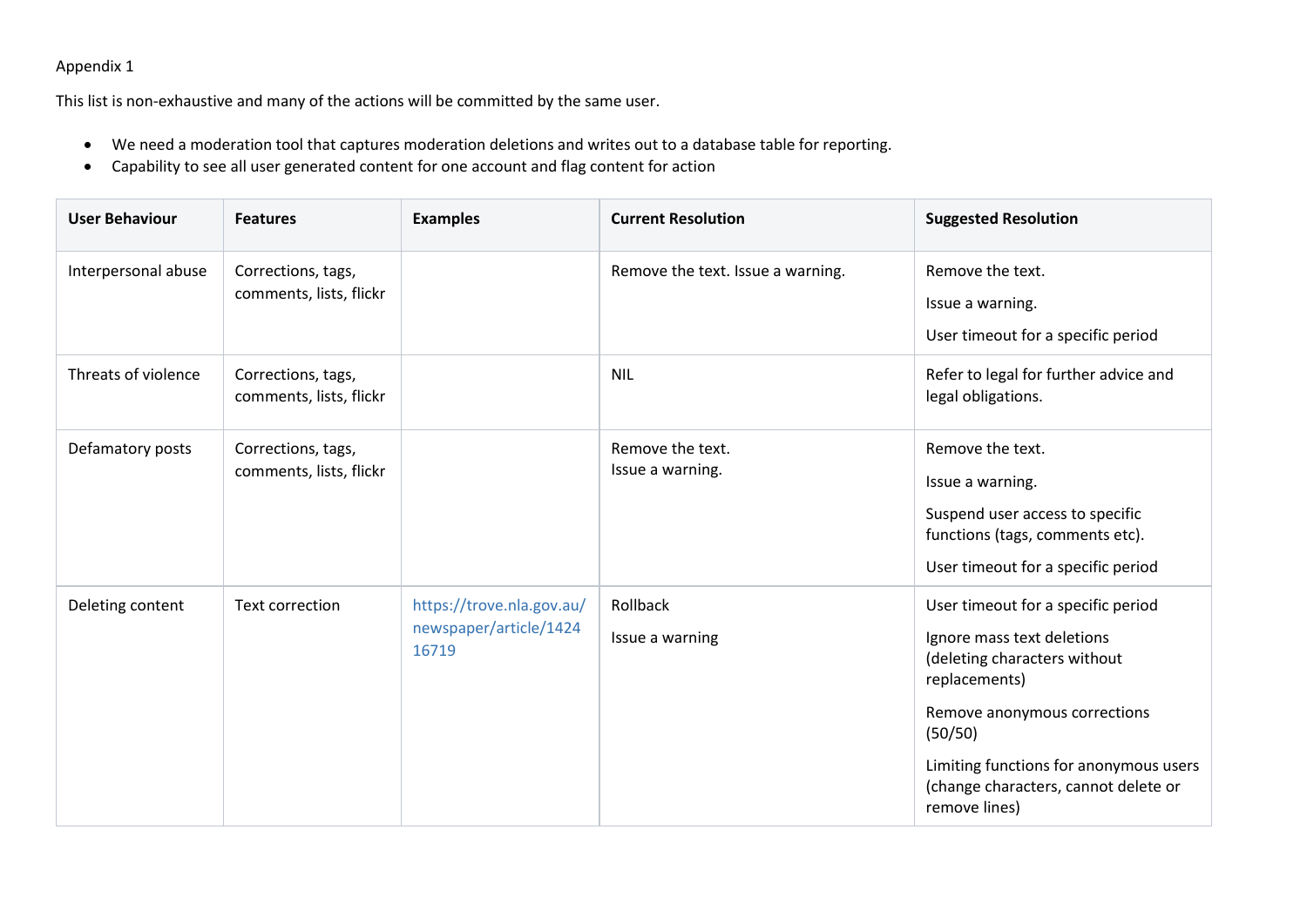| <b>User Behaviour</b>                      | <b>Features</b>                               | <b>Examples</b>                                              | <b>Current Resolution</b>                   | <b>Suggested Resolution</b>                                                                                                                             |
|--------------------------------------------|-----------------------------------------------|--------------------------------------------------------------|---------------------------------------------|---------------------------------------------------------------------------------------------------------------------------------------------------------|
| Stalking other users                       | Corrections, tags,<br>comments, lists         | https://trove.nla.gov.au/<br>newspaper/article/1424<br>16719 | Issue a warning.<br>Remove text.            | Remove the text.<br>Issue a warning.<br>Recommend make profile private                                                                                  |
| Vandalising text                           | Corrections                                   | https://trove.nla.gov.au/<br>newspaper/article/1842<br>92530 | Rollback<br>Issue a warning (known user)    | Ignore mass text deletions<br>(deleting characters without<br>replacements)<br>See suspect corrections button (based<br>on list of words/ certain time) |
| Historical<br>Revisionism                  | Comments/Tags                                 | https://trove.nla.gov.au/<br>newspaper/article/6463<br>4025  | Contextual analysis                         | When this falls into other categories<br>take action (for example defamatory)                                                                           |
| Breach of copyright                        | Comment/tags                                  |                                                              | Refer to takedown page                      | Refer to takedown page                                                                                                                                  |
| Spamming                                   | Corrections, tags,<br>comments, lists, flickr |                                                              | Remove text.<br>Issue a warning.            | Ban user.                                                                                                                                               |
| Unsolicited contact                        | Work emails                                   |                                                              | Issue warning when evidence of<br>complaint | Refer users to Trove contact us page<br>Recommend users think about safety<br>online (Outreach)                                                         |
| Irrelevant<br>comments                     | Comments, tags                                |                                                              | Inoffensive leave it                        | Inoffensive leave it                                                                                                                                    |
| <b>Text correcting</b><br>outside of rules | Corrections                                   |                                                              | Contact user to refer them to guidelines    | Contact user to refer them to<br>guidelines                                                                                                             |